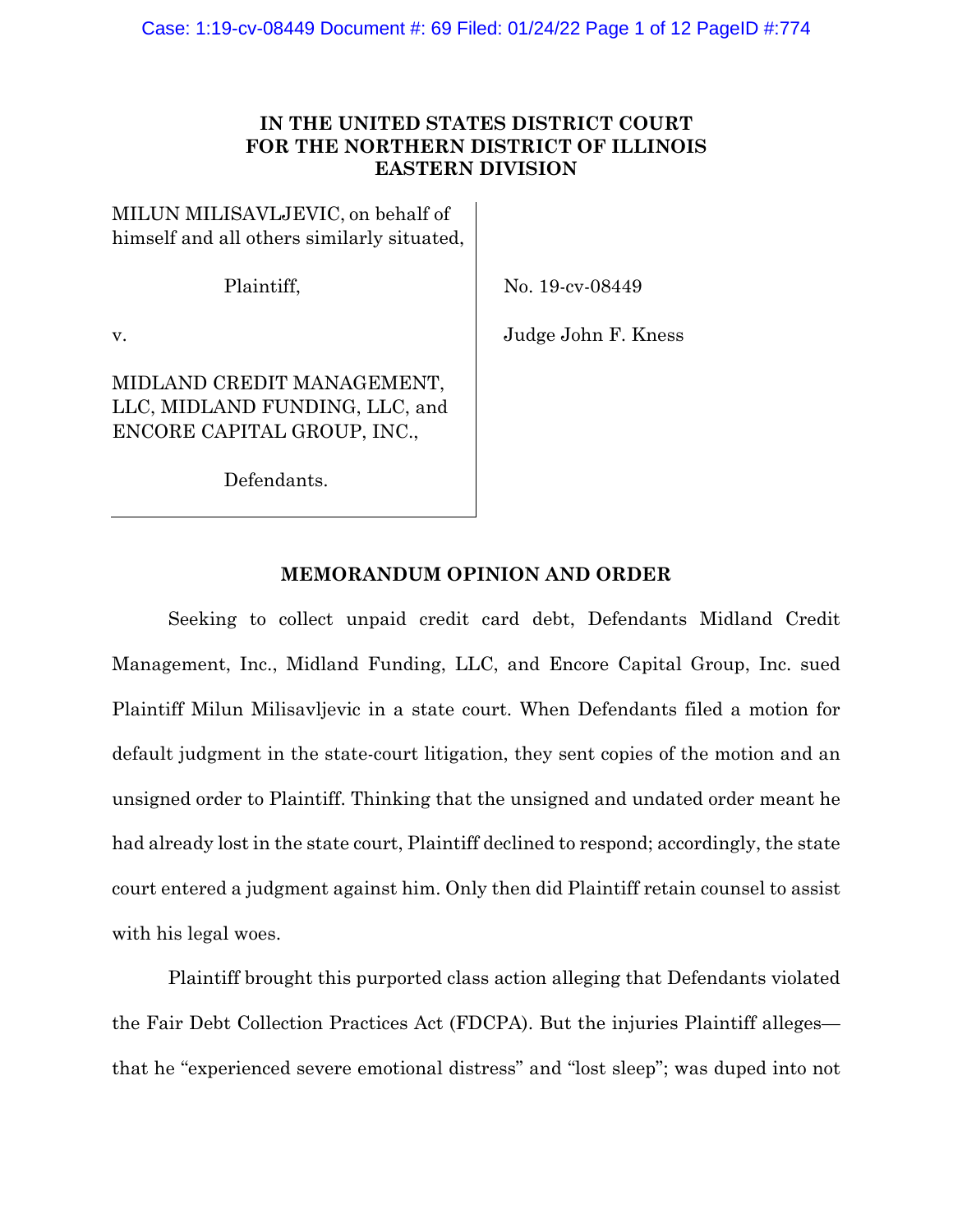#### Case: 1:19-cv-08449 Document #: 69 Filed: 01/24/22 Page 2 of 12 PageID #:775

responding to Defendants' motion, thus leading to a default state-court judgment; and "spent time, money, and energy in seeking to vacate the judgment once he realized it was entered"—are not sufficient under binding precedent of the Court of Appeals to confer on him standing under Article III of the Constitution. Accordingly, because the Court lacks subject matter jurisdiction, Defendants' motion to dismiss (Dkt. 53) is granted, and Plaintiff's complaint is dismissed without prejudice.

#### **I. BACKGROUND**

Plaintiff held a credit card account with Citibank, N.A.; Plaintiff used this account "for household purchases such as clothing and groceries." (Dkt. 50 ¶¶ 6-7.) Defendants Midland Credit Management, Inc. ("MCM") and Midland Funding, LLC ("Midland") are collection agencies that collect defaulted consumer debts owed to others. (*Id.* ¶¶ 9-10, 15-16.) Defendant Encore Capital Group, Inc. ("Encore") is an "international specialty finance company providing debt recovery solutions and other related services for consumers across a broad range of financial assets." (*Id.* ¶ 20.)

When Plaintiff could not pay the debt on his credit card and defaulted, Defendant Midland purchased the debt and, in March 2019, filed a lawsuit against Plaintiff in the Circuit Court of Cook County, Illinois. (*Id.* ¶¶ 28-30.) (Defendant MCM was also involved in the state-court lawsuit (*see, e.g.*, *id.* at ¶ 39), but it is not clear from the allegations of the complaint when MCM became involved.)

During the state-court litigation, Defendants MCM and Midland filed a motion for default judgment and sent the motion along with a judgment "order" to Plaintiff. (*Id.* ¶ 39-40, 50.) Plaintiff characterizes the "order" as a "False Order," alleging that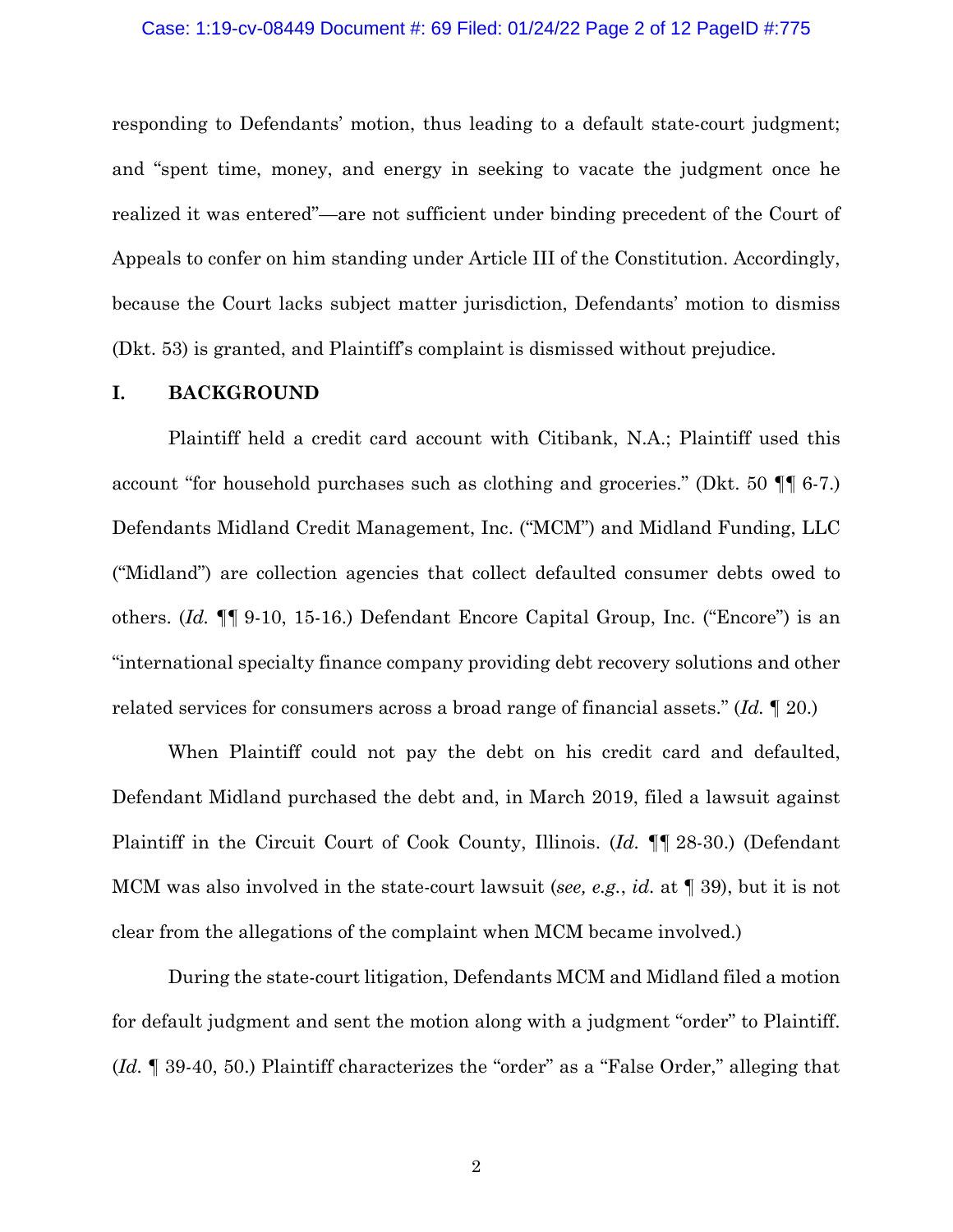### Case: 1:19-cv-08449 Document #: 69 Filed: 01/24/22 Page 3 of 12 PageID #:776

he believed it "had been originated, drafted and entered by the State Court as opposed to being a communication from one or more of the Defendants, as the False Order did not state it was from a debt collector, and instead read that it was from 'Judge of the Circuit Court.'" (*Id.* 153.)<sup>1</sup> According to Plaintiff, "MCM and Midland regularly present draft orders of judgment to the Illinois Courts that are different than those they send to consumers in connection with the motions of default judgments that they file in collection cases." (*Id.* ¶ 66.)

Thinking he had lost the case, Plaintiff "experienced severe emotional distress" and "lost sleep." (*Id.* ¶¶ 57-58.) Plaintiff—believing he had already lost the state-court case—"did not respond to the Motion"; accordingly, the state court entered judgment against Plaintiff. (*Id.* ¶¶ 61-62.) Only after that judgment was entered did "Plaintiff hire<sup>[]</sup> an attorney to seek to vacate the judgment, and spen<sup>[d]</sup> time, money, and energy in seeking to vacate the judgment." (*Id.* ¶ 73.)

In December 2019, Plaintiff brought this suit against the three Defendants,<sup>2</sup> purportedly on behalf of all individuals similarly situated (*id.* ¶¶ 79-88), alleging the Defendants' conduct in the state-court litigation amounted to violations of the Fair Debt Collection Practices Act (FDCPA) (*id.* ¶¶ 89-93). Defendants moved to compel arbitration in June 2020 (Dkt. 23), and Plaintiff filed an amended complaint in

<sup>1</sup> Attached to the amended complaint, Exhibit B includes, among other things, (1) a "Notice of Motion" announcing the filing of Defendants' motion for default judgment; (2) a motion for default judgment; and (3) an unsigned and undated "Order" granting the motion for default judgment. (Dkt. 50 at 34-47.)

<sup>2</sup> Plaintiff alleges that Defendant Encore "bears the burden of monitoring the activities of those it enlists to collect debts on its behalf, including Midlands and MCM." (Dkt. 1 ¶ 76.)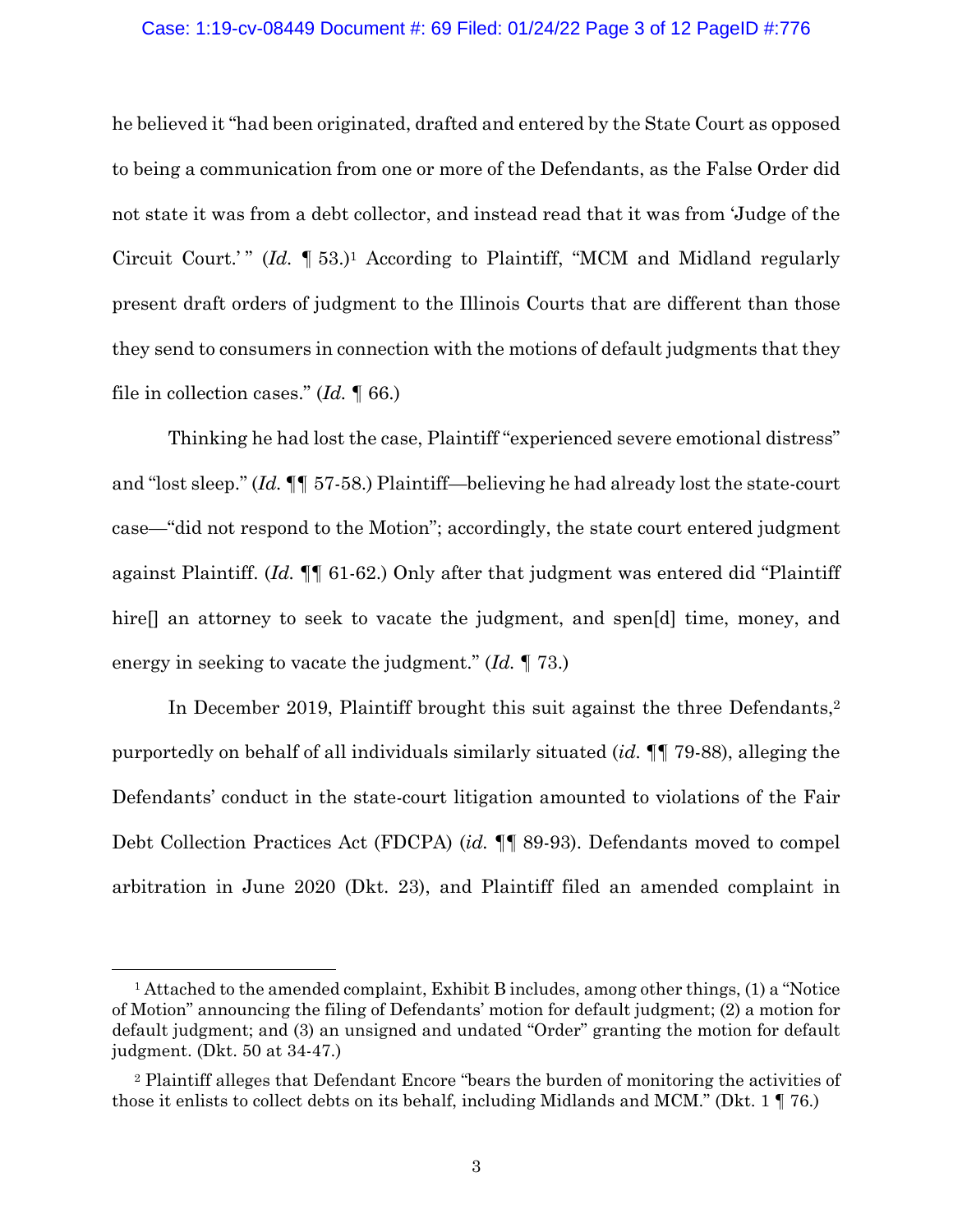August 2021 (Dkt. 50). Defendants then filed the present motion to dismiss, arguing, among other things, that Plaintiff lacks standing. (Dkt. 53.)

## **II. STANDARD OF REVIEW**

A motion under Rule 12(b)(6) "challenges the sufficiency of the complaint to state a claim upon which relief may be granted." *Hallinan v. Fraternal Order of Police of Chicago Lodge No. 7*, 570 F.3d 811, 820 (7th Cir. 2009). Each complaint "must contain sufficient factual matter, accepted as true, to 'state a claim to relief that is plausible on its face.' " *Ashcroft v. Iqbal*, 556 U.S. 662, 678 (2009) (quoting *Bell Atlantic Corp. v. Twombly*, 550 U.S. 544, 570 (2007)). These allegations "must be enough to raise a right to relief above the speculative level." *Twombly*, 550 U.S. at 555. Put another way, the complaint must present a "short, plain, and plausible factual narrative that conveys a story that holds together." *Kaminski v. Elite Staffing*, *Inc*., — F.4th —, No. 21-1616, 2022 WL 168260 at \*3 (7th Cir. Jan. 19, 2022) (cleaned up). In evaluating a motion to dismiss, the Court must accept as true the complaint's factual allegations and draw reasonable inferences in the plaintiff's favor. *Iqbal*, 556 U.S. at 678. But even though factual allegations are entitled to the assumption of truth, mere legal conclusions are not. *Id.* at 678-79.

#### **III. DISCUSSION**

As has been long recognized, the United States Constitution "confers limited authority on each branch of the Federal Government." *Spokeo, Inc. v. Robins*, 578 U.S. 330, 337 (2016). One of the limitations placed on federal courts is that "[t]he judicial Power" extends only to "Cases" and "Controversies." U.S. Const. art III, § 2;

4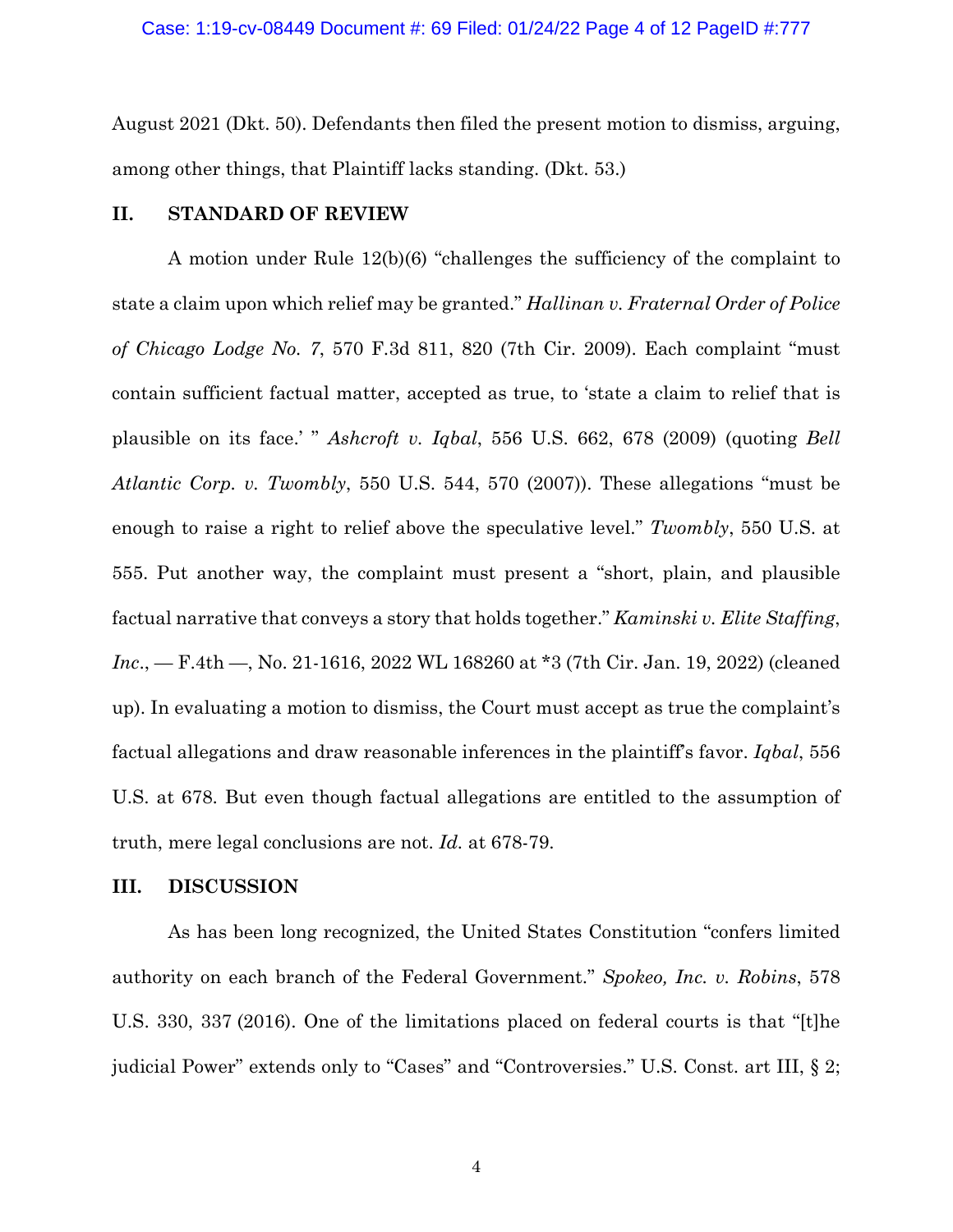*see Raines v. Byrd*, 521 U.S. 811, 818 (1997) ("No principle is more fundamental to the judiciary's proper role in our system of government than the constitutional limitation of federal-court jurisdiction to actual cases or controversies") (citation omitted)).

To satisfy the case-or-controversy requirement, a party seeking to invoke a federal court's jurisdiction must establish that it has standing. *Lujan v. Defs. of Wildlife*, 504 U.S. 555, 560 (1992). To establish standing, the plaintiff must allege: "(1) the plaintiff suffered a concrete and particularized injury in fact; (2) the injury is fairly traceable to the challenged conduct; and (3) the injury is likely to be redressed by a favorable judicial decision." *Spuhler v. State Collection Serv., Inc.*, 983 F.3d 282, 285 (7th Cir. 2020) (citing *Lujan*, 504 U.S. at 560-61).

At an accelerated pace, the Seventh Circuit has addressed standing under the FDCPA on numerous recent occasions. *See, e.g.*, *Wadsworth v. Kross, Lieberman & Stone, Inc.*, 12 F.4th 665 (7th Cir. 2021); *Nettles v. Midland Funding LLC*, 983 F.3d 896 (7th Cir. 2020); *Brunett v. Convergent Outsourcing, Inc.*, 982 F.3d 1067 (7th Cir. 2020); *Markakos v. Medicredit, Inc.*, No. 20-2351, 2021 WL 1937267 (7th Cir. May 14, 2021); *Smith v. GC Servs. Ltd. P'ship*, 986 F.3d 708 (7th Cir. 2021); *Bazile v. Fin. Sys. of Green Bay, Inc.*, 983 F.3d 274 (7th Cir. 2020); *Larkin v. Fin. Sys. of Green Bay, Inc.*, 982 F.3d 1060 (7th Cir. 2020); *Spuhler v. State Collection Serv., Inc.*, 983 F.3d 282 (7th Cir. 2020). In shorthand, the net effect of these rulings has been to narrow the range of alleged harms that can, at the pleading stage, demonstrate that a plaintiff has standing to proceed under the FDCPA.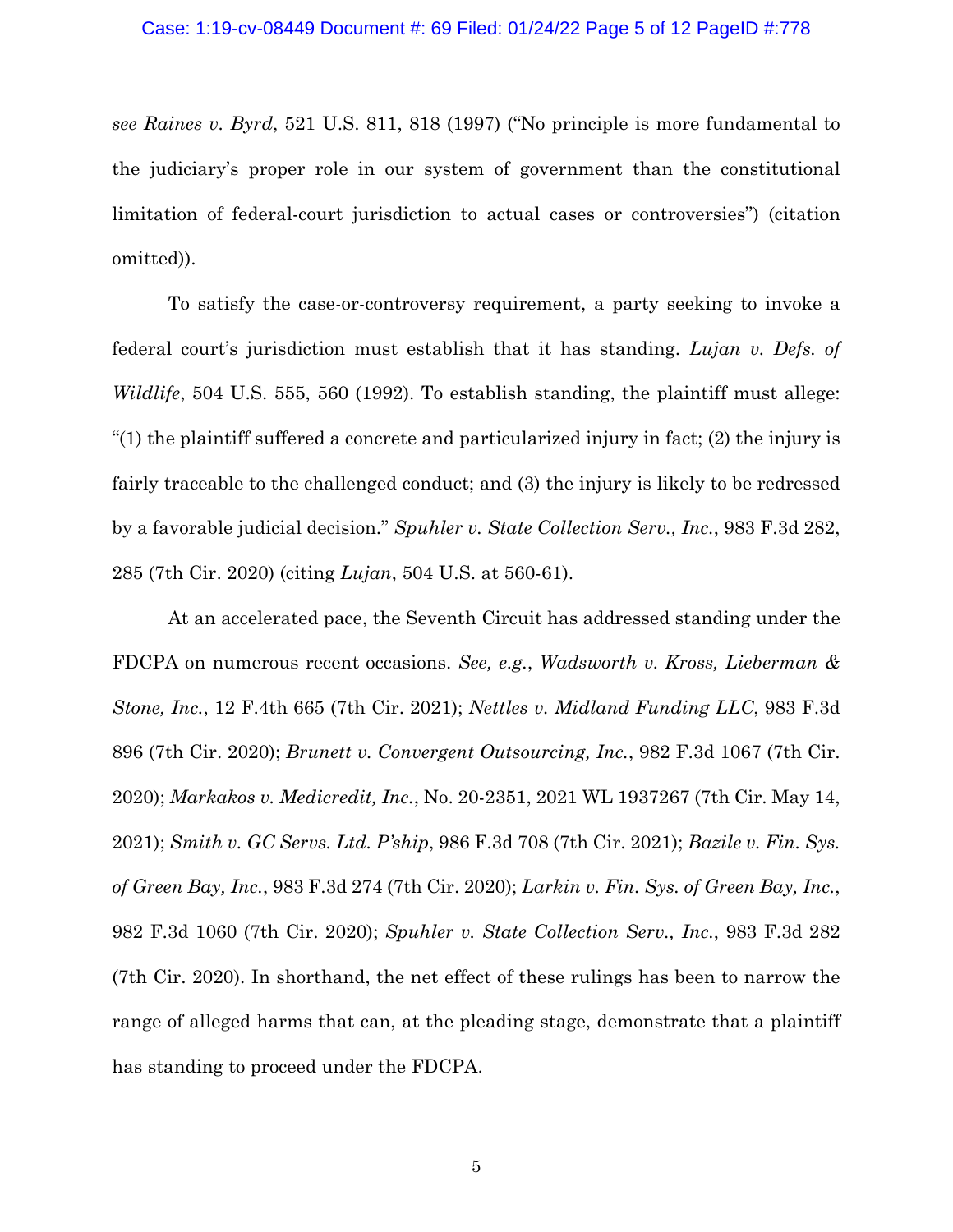#### Case: 1:19-cv-08449 Document #: 69 Filed: 01/24/22 Page 6 of 12 PageID #:779

Under the FDCPA, as with every other remedial statutory scheme, Congress "must remain within the bounds of Article III in creating causes of action for intangible injuries, and even when it does, not every statutory violation implicates an interest that Congress sought to protect." *Wadsworth*, 12 F.4th at 667. An alleged procedural violation of the FDCPA "may amount to a concrete injury, but only if it impairs the plaintiff's ability to use that information for a substantive purpose that the statute envisioned." *Bazile*, 983 F.3d at 280 (cleaned up).

At the pleading stage, "the standing inquiry asks whether the complaint clearly alleges facts demonstrating each element in the doctrinal test." *Larkin*, 982 F.3d at 1064 (cleaned up).3 To establish injury in fact—one of the elements of standing—a plaintiff must show that he or she suffered " 'an invasion of a legally protected interest' that is 'concrete and particularized' and 'actual or imminent, not conjectural or hypothetical.' " *Spokeo*, 578 U.S. at 339 (quoting *Lujan,* 504 U.S., at 560).

## **A. Plaintiff's General Standing Allegations**

Plaintiff's alleged injuries are insufficient to confer standing in this case. As an initial matter, Plaintiff's recitation of the standing requirements in the "Standing" section of his complaint is inadequate. Plaintiff alleges that "Plaintiff has suffered an injury in fact that is traceable to Defendants' conduct and that is likely to be redressed by a favorable decision." (Dkt. 50 ¶ 3.) Then, he alleges "[s]pecifically" that he has

<sup>3</sup> Plaintiff "must establish standing at the time [the] suit is filed and cannot manufacture standing afterwards." *Pollack v. U.S. DOJ*, 577 F.3d 736, 742 n.2 (7th Cir. 2009) (citing *Friends of the Earth, Inc. v. Laidlaw Env't. Servs., Inc.*, 528 U.S. 167, 180 (2000)).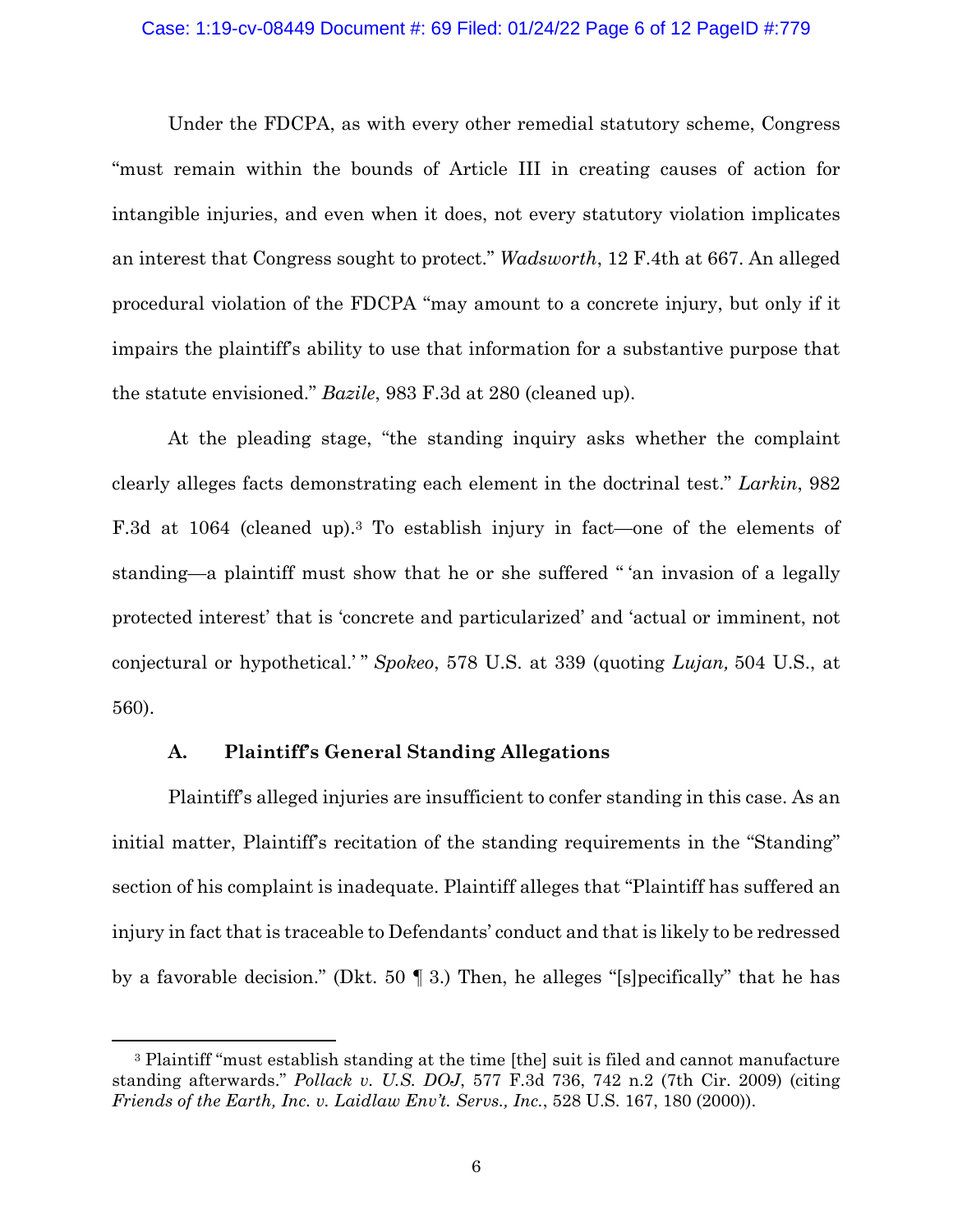#### Case: 1:19-cv-08449 Document #: 69 Filed: 01/24/22 Page 7 of 12 PageID #:780

"suffered a harm from receiving false, misleading, unfair, oppressive, and deceptive communications from Defendants while they were attempting to collect a debt from him," and thus "suffered an injury as a result of Defendants' conduct, giving rise to standing before this Court." (*Id.* ¶¶ 4-5.)

But a mere recitation of the standing requirements is not enough. *Taha v. Int'l Bhd. of Teamsters, Loc. 781*, 947 F.3d 464, 469 (7th Cir. 2020) (explaining that a complaint is insufficient "if it tenders 'naked assertions' devoid of 'further factual enhancement'" (quoting *Iqbal*, 556 U.S. at 679). As to what Plaintiff characterizes as being more "specific[]" (Dkt. 50 ¶ 4), nothing in that paragraph amounts to "an invasion of a legally protected interest" sufficient to confer standing. *Spokeo*, 578 U.S. at 339 (citation omitted).

## **B. Plaintiff's Specific Standing Allegations**

Later in the complaint, Plaintiff alleges three potential injuries in fact: (1) because of Defendants' conduct, Plaintiff "experienced severe emotional distress" and "lost sleep"; (2) "did not respond to the [state-court] Motion," which led to the state court entering default judgment against him; and (3) "hired an attorney to seek to vacate the judgment, and spent time, money, and energy in seeking to vacate the judgment once he realized it was entered." (Dkt. 50 ¶¶ 57-58, 61-62.) For the reasons that follow, those injuries are insufficient as well to establish standing.

First, emotional injuries—such as a "sense of indignation" or "aggravated annoyance"—are not enough to confer standing under the FDCPA. *Gunn v. Thrasher,* 

7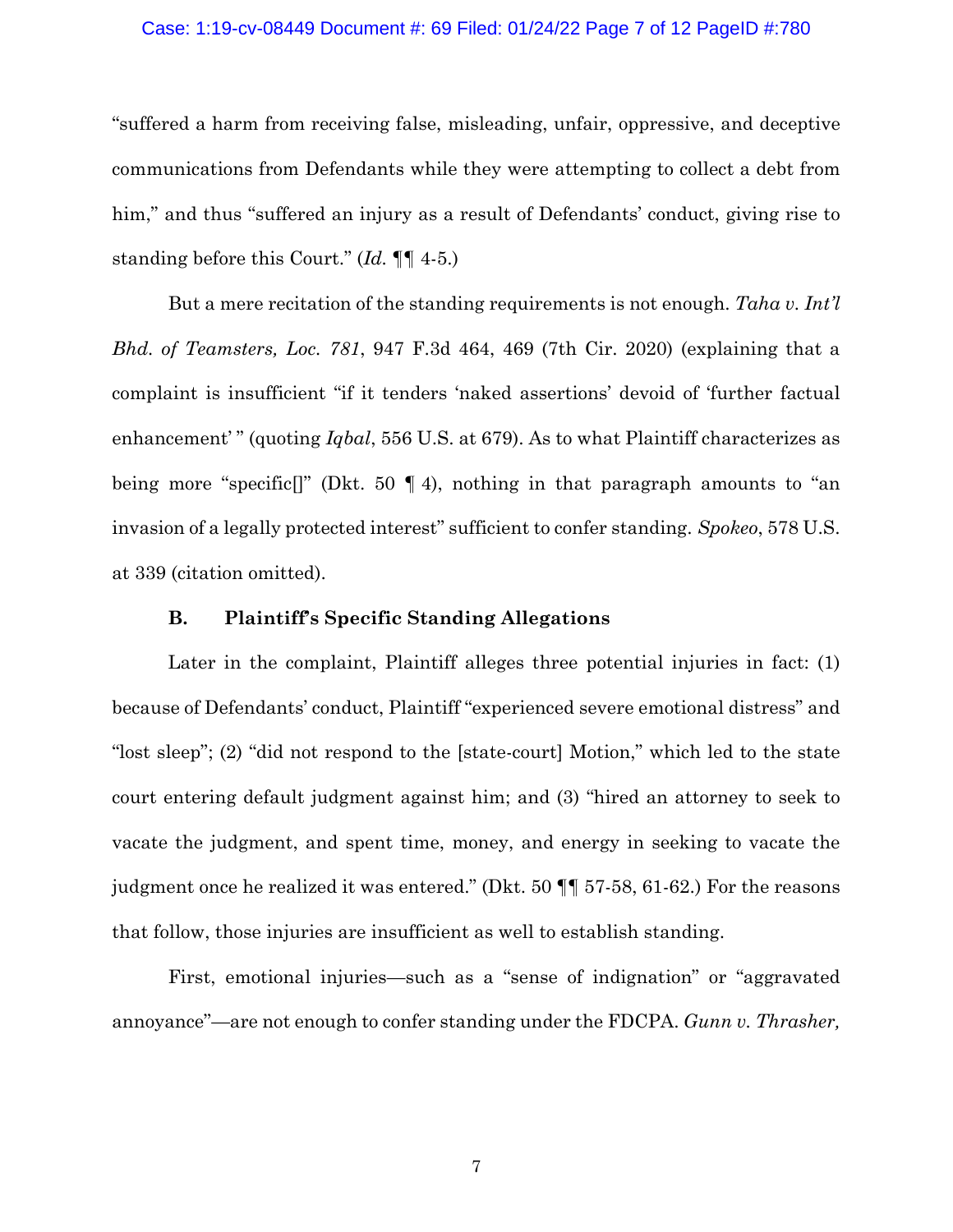## Case: 1:19-cv-08449 Document #: 69 Filed: 01/24/22 Page 8 of 12 PageID #:781

*Buschmann & Voelkel, P.C.*, 982 F.3d 1069, 1071 (7th Cir. 2020). The Seventh Circuit recently reiterated that

it is hard to imagine that anyone would file any lawsuit without being annoyed (or worse). Litigation is costly for both the pocketbook and peace of mind. Few people litigate for fun. Yet the Supreme Court has never thought that having one's nose out of joint and one's dander up creates a case or controversy.

*Id.* at 1072; *see United States v. All Funds on Deposit with R.J. O'Brien & Assocs.*, 783 F.3d 607, 616 (7th Cir. 2015). For the same reasons, "sleep deprivation caused by worry alone cannot establish standing." *Choice v. Unifund CCR, LLC*, No. 19-CV-5773, 2021 WL 2399984, at \*2 (N.D. Ill. June 11, 2021).4 Accordingly, Plaintiff's first alleged injury does not confer standing.

Plaintiff's second alleged injury is more complex in terms of assessing standing under the evolving precedents of the Court of Appeals. Plaintiff alleges, in effect, that the materials Defendants sent him—specifically the motion for default judgment and Order ("False Order")—led him not to respond to the motion or otherwise engage in the state-court litigation, which resulted in the default judgment against him. (Dkt. 50 ¶ 62.) Plaintiff explains that he "would have responded to the Motion had he known that judgment had not already been entered, and [he] only failed to respond due to his false belief—induced by Defendants' communications including the False Order—that judgment had already been entered." (*Id.* ¶ 63.) The "injury"—if any—

<sup>4</sup> Plaintiff's citations to out-of-circuit cases finding that "injuries" such as loss of sleep or stress could confer standing (*see* Dkt. 64 at 11-12) do not salvage his position. This Court is bound by the Seventh Circuit, which has rejected such bases for standing under the FDCPA.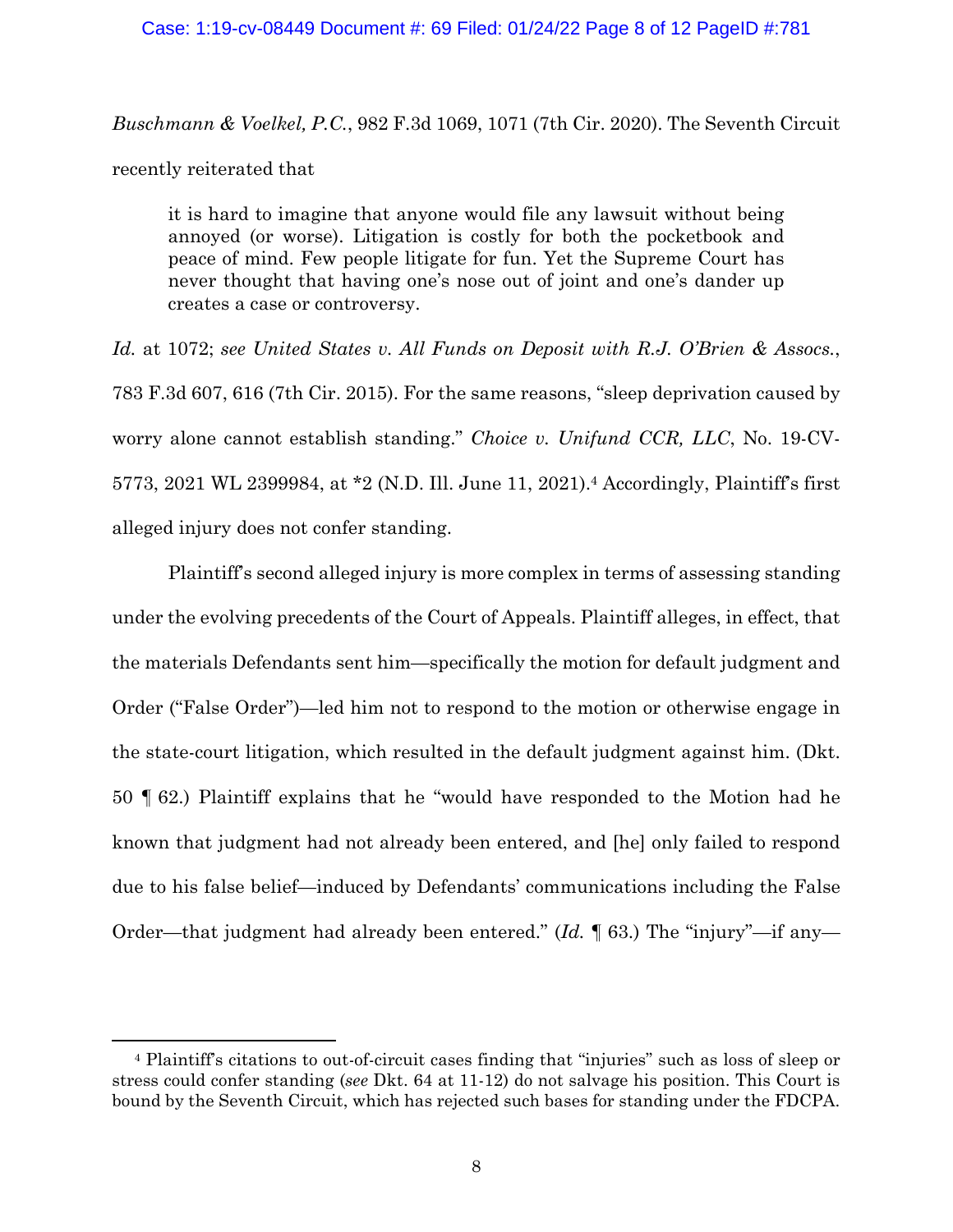## Case: 1:19-cv-08449 Document #: 69 Filed: 01/24/22 Page 9 of 12 PageID #:782

therefore is not Plaintiff's self-described "inaction" (Dkt. 64 at 10); it is the judgment that was entered against Plaintiff in the state-court case (Dkt.  $50 \text{ } \text{\textdegree{}}(62)$ ).

The extent of Plaintiff's second alleged injury (if any) is complicated by Plaintiff's own efforts—described in the complaint—to vacate the state-court judgment. (*See* Dkt. 50 ¶ 73.)5 Even drawing all reasonable inferences in the plaintiff's favor, *see Iqbal*, 556 U.S. at 678, the complaint does not allege that the *default judgment*—as distinct from the *efforts taken to vacate* that judgment, which are discussed separately below—is an "actual or imminent, not conjectural or hypothetical" injury in light of Plaintiff's (perhaps ongoing) efforts to vacate that judgment, *Spokeo*, 578 U.S. at 339 (citation omitted).

Citing to *Smith v. GC Servs. Ltd. P'ship.*, 986 F.3d 708, 710 (7th Cir. 2021), Plaintiff argues that he has taken a "detrimental step" such that he has standing. (Dkt. 64 at 11.) In *Smith*, the Seventh Circuit held that a plaintiff lacked standing where the plaintiff "sa[id] that she was confused by the letter she received, [but did] not contend that the letter's supposed lack of clarity led her to take any detrimental step, such as paying money she did not owe." *Smith*, 986 F.3d at 710. Even assuming Plaintiff's *in*action—in his words, "that he did not seek to defend against the Motion

<sup>&</sup>lt;sup>5</sup> There is some dispute about the extent of Plaintiff's efforts. According to Defendants, as of August 19, 2021 (well after commencement of this lawsuit), "Plaintiff ha[d] not sought to vacate the [state-court] judgment." (Dkt. 51 at 9.) In his Response (filed on October 19), Plaintiff asserts, to the contrary, that he "hired counsel to vacate the judgment soon after the judgment was entered, but due to the fact that he has been out of the country, in combination with the effects of the COVID-19 crisis, a motion to vacate was not filed by his attorneys . . . until recently." (Dkt. 64 at 4.) Regardless of when, and to what extent, Plaintiff sought to vacate the judgment, the allegations in Plaintiff's amended complaint—that he is seeking to vacate the judgment (Dkt. 50 ¶ 73)—undermine his assertion of standing in this litigation.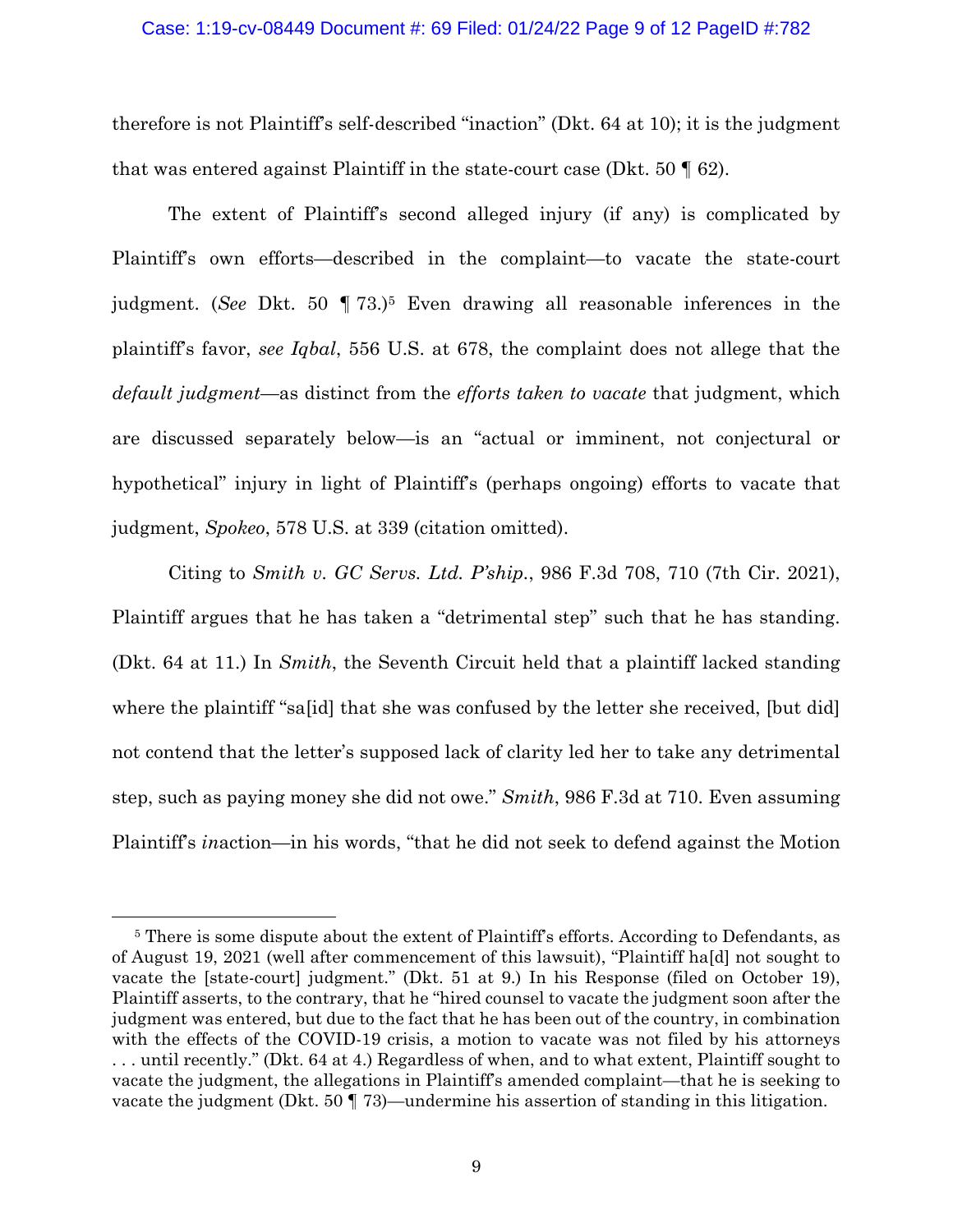#### Case: 1:19-cv-08449 Document #: 69 Filed: 01/24/22 Page 10 of 12 PageID #:783

since he believed that judgment had already been entered" (Dkt. 64 at 11)—can constitute an affirmative "step," *Smith* does not support Plaintiff's standing. Plaintiff nowhere alleges that he has "pa[id] money []he did not owe." *Smith*, 986 F.3d at 710. In fact, Plaintiff's ongoing efforts to vacate the default judgment (Dkt. 50 ¶ 73) undermine his contention that his inaction was "detrimental." *See* Detrimental, Oxford English Dictionary (2021) (defining "Detrimental" as "[c]ausing loss or damage"). Plaintiff thus acknowledges that he is taking steps to avoid the type of harm the *Smith* court hinted might confer standing.<sup>6</sup>

Plaintiff also cites (Dkt. 64 at 11) to *Brown v. Weltman, Weignberg & Reis Co.*, in which the court concluded that a plaintiff had standing where she "allege[d] an actual economic detriment caused by her receipt of [the defendant's] allegedly misleading collection letter." No. 21 C 1120, 2021 WL 3910748, at \*2 (N.D. Ill. Sept. 1, 2021). In *Brown*, the plaintiff alleged "that she had to take time away from her selfemployment work to scour her records to attempt to get to the bottom of the claims about her debt" and that, "if the letter had said that the debt was too old to sue or report on, she would have simply discarded it, . . . [and] would not have spent any of her self-employment work time investigating." *Id.* But, again, Plaintiff does not allege any "economic harm," *id.*, other than the costs he is now incurring to meliorate his

<sup>6</sup> Plaintiff's allegations raise separate questions about whether his injury is "fairly traceable to the challenged conduct." *Bazile*, 983 F.3d at 278 (citation omitted). Even assuming that the default judgment entered against him is a cognizable injury, the default judgment resulted most immediately from Plaintiff's inaction, not Defendant's practices. Plaintiff concedes this point: the complaint alleges that "[j]udgment was entered as a result of Plaintiff's inaction." (Dkt. 50 ¶ 62.) Although he adds that his "inaction" was, in turn, "due to Defendants' false, misleading and deceptive communications," Plaintiff's role in the causal chain leading to the default judgment cannot be ignored.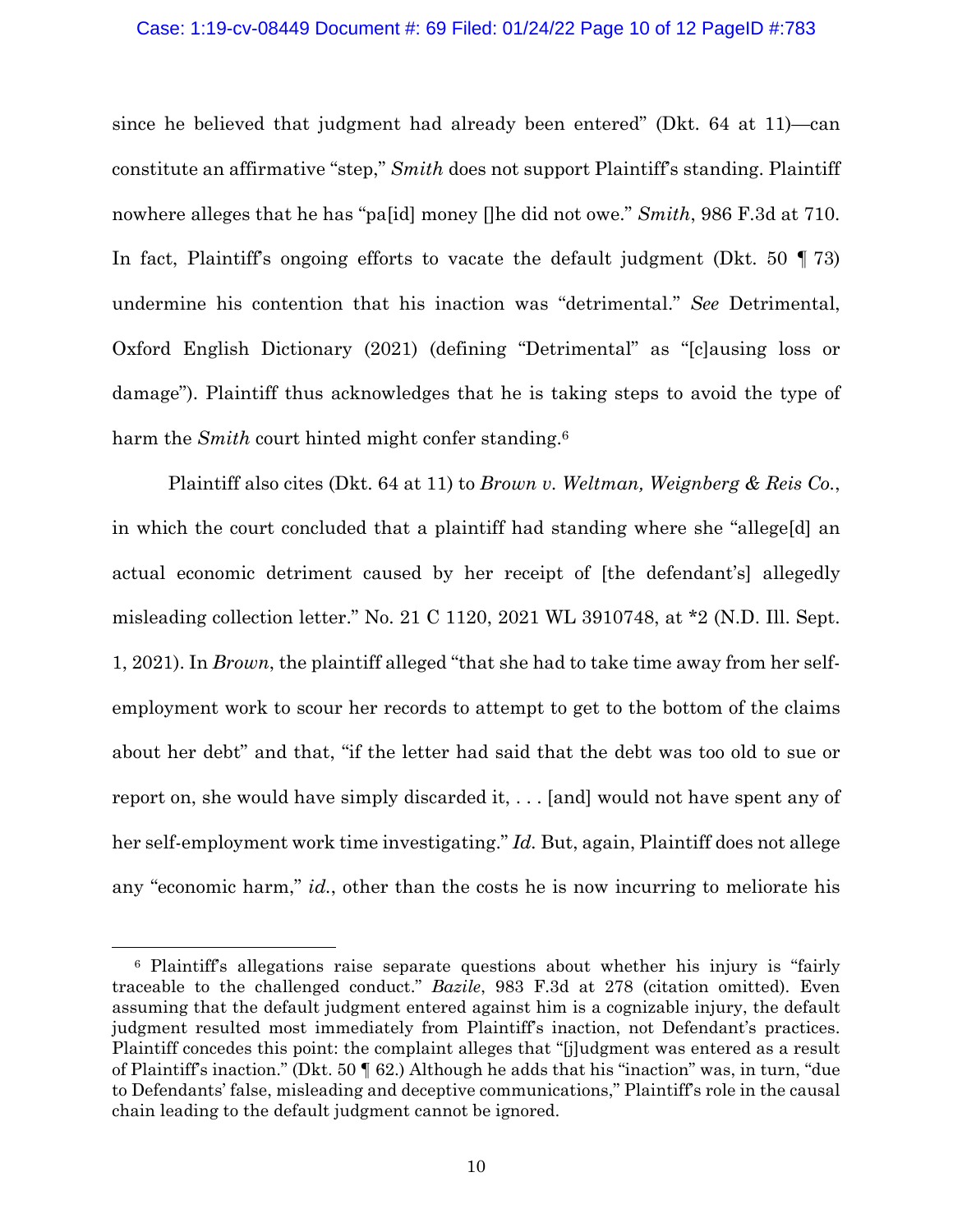## Case: 1:19-cv-08449 Document #: 69 Filed: 01/24/22 Page 11 of 12 PageID #:784

state-court woes. Plaintiff, unlike the plaintiff in *Brown*, does not allege that he expended time that would have otherwise gone to gainful employment (let alone "selfemployment") such that he has suffered any harm independent of that associated with "seeking to vacate the [default] judgment." (Dkt. 50 ¶ 73.)

Having failed to demonstrate standing based on his state litigation-related allegations, Plaintiff's final asserted injury is that he hired a lawyer and "spent time, money, and energy in seeking to vacate the judgment." (Dkt. 50 ¶ 73.) But as with his first two categories of alleged injuries, these allegations also fail to confer Article III standing. As the Seventh Circuit recently explained, hiring a lawyer is not a cognizable injury:

Even innocuous statements about tax law may lead people to consult counsel. . . . A desire to obtain legal advice is not a reason for universal standing. . . . The plaintiffs in *Thole*, *Spokeo*, *Hein*, and *Richardson* all had counsel. They had been concerned, confused, disturbed, or upset enough to ask lawyers for help. But the Supreme Court held that only people who can show personal, concrete injuries may litigate. Many people think that an advisory opinion will set their minds at ease, but hiring a lawyer in quest of a judicial answer does not permit a federal court, operating under Article III, to give that answer.

on this precedent, even if Plaintiff's decision to hire a lawyer is "fairly traceable to challenged" violation of the FDCPA,7 *Spuhler*, 983 F.3d at 285, the time, money, and

*Brunett v. Convergent Outsourcing, Inc.*, 982 F.3d 1067, 1069 (7th Cir. 2020). Based

<sup>7</sup> Again, the parties dispute whether Plaintiff would have acted differently "had he known the default order had not yet been entered when he was served with the Motion for Default." (Dkt. 51 at 9.) Defendants argue, in effect, that Plaintiff's neglect (rather than confusion) resulted in the default judgment. (*See id.* ("Plaintiff's claim is implausible because it was his failure to act for over 6 months after having been served with the state court complaint and summons—which he admits he received and read—that led to the default.").) Plaintiff suggests that travel and "the COVID-19 crisis" led to the delays in seeking vacatur of the default judgment. (Dkt. 64 at 4.)